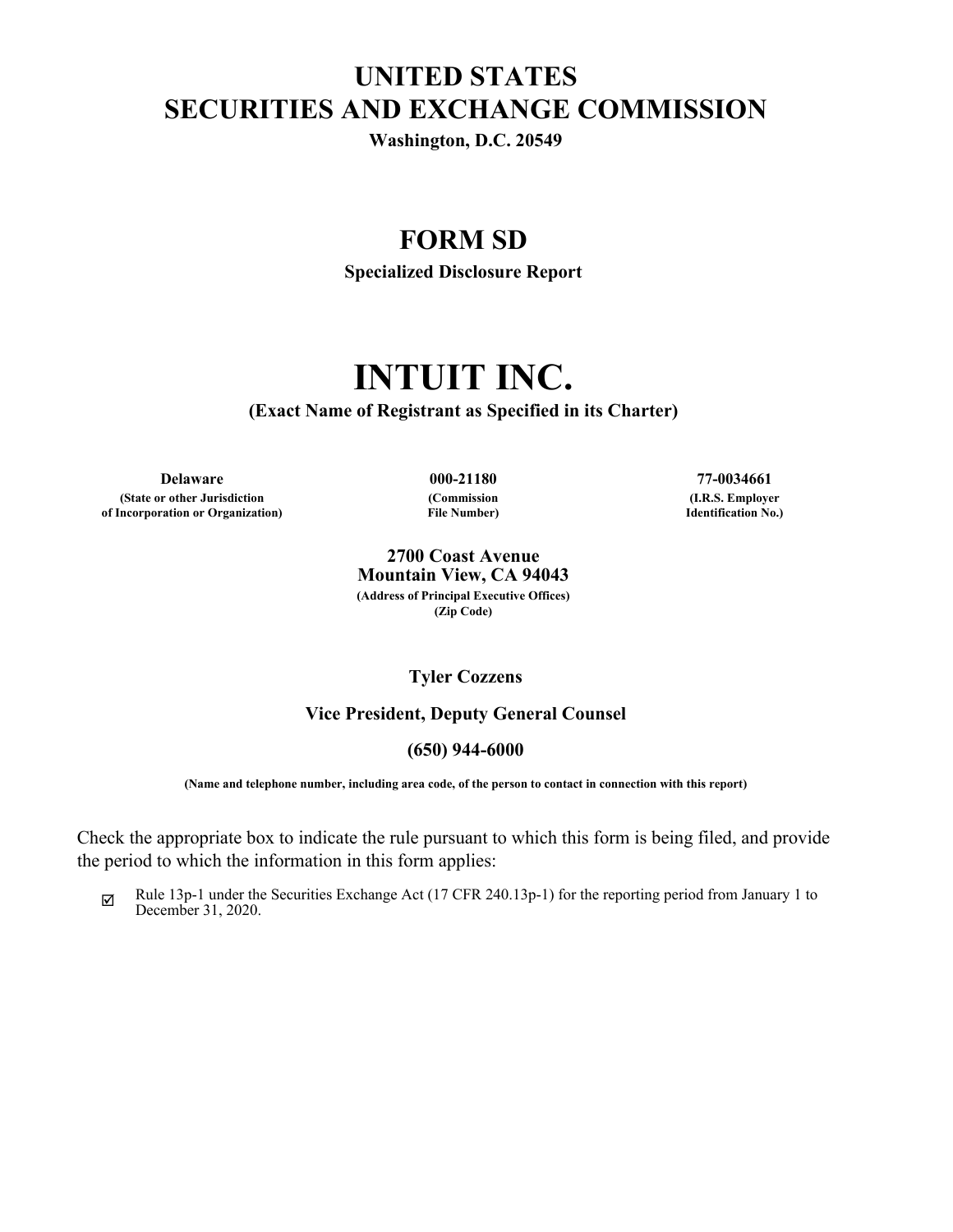# **Section 1 - Conflict Minerals Disclosure**

# **Items 1.01 and 1.02 Conflict Minerals Disclosure and Report; Exhibit**

# *Conflict Minerals Disclosure*

A copy of Intuit Inc.'s Conflict Minerals Report for the year ended December 31, 2020 is filed as Exhibit 1.01 hereto and is publicly available at *https://www.intuit.com/company/supplier-programs/ policies/conflict-mineral-policy/.*

# **Section 2 - Exhibits**

# **Item 2.01 Exhibits**

The following exhibit is filed as part of this report:

[Exhibit 1.01 - Conflict Minerals Report as required by Items 1.01 and 1.02 of this Form.](#page-3-0)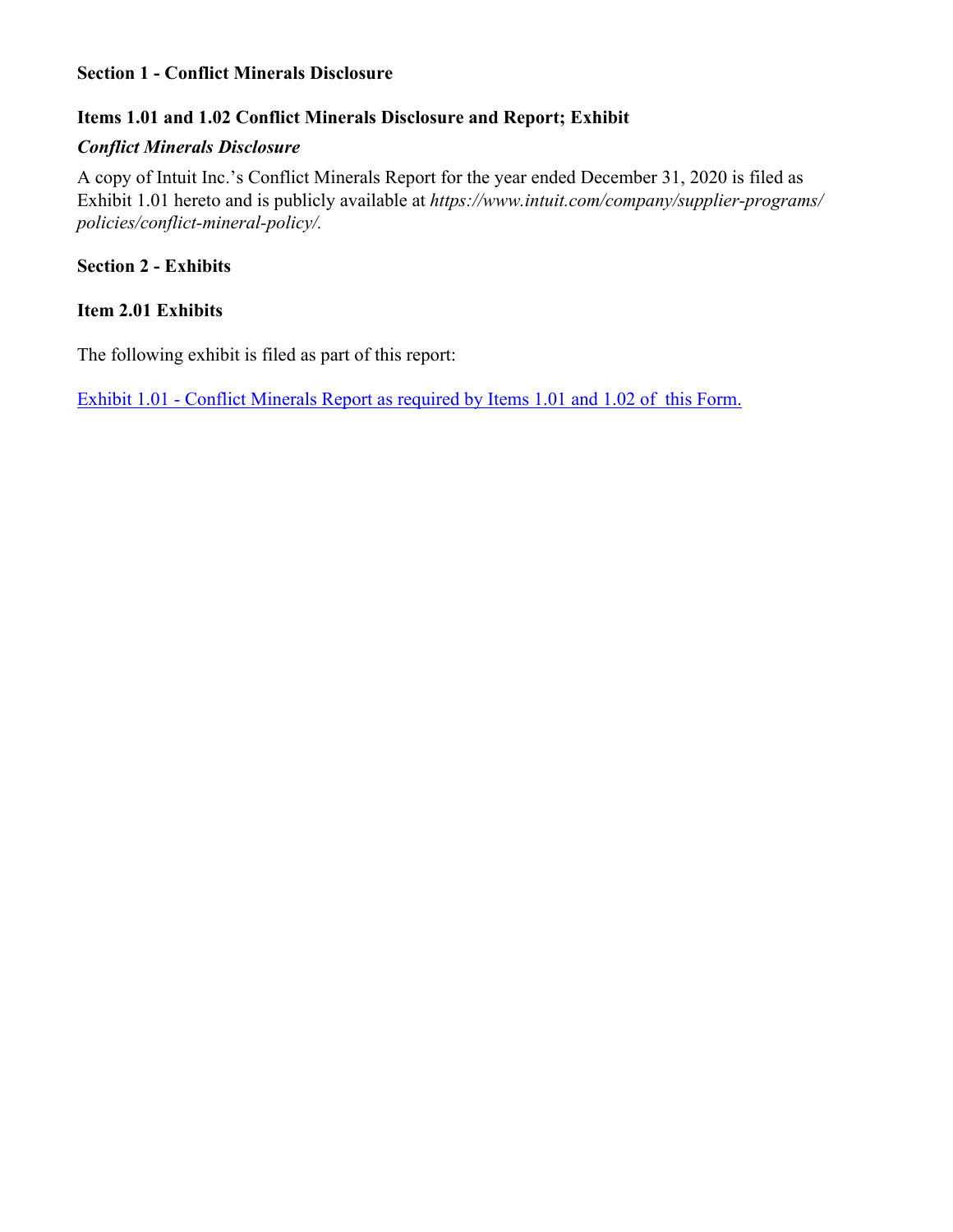#### **SIGNATURES**

Pursuant to the requirements of the Securities Exchange Act of 1934, the Registrant has duly caused this report to be signed on its behalf by the undersigned hereunto duly authorized.

Date: May 27, 2021 INTUIT INC.

By: /s/ MICHELLE M. CLATTERBUCK Name: Michelle M. Clatterbuck Title: EVP and Chief Financial Officer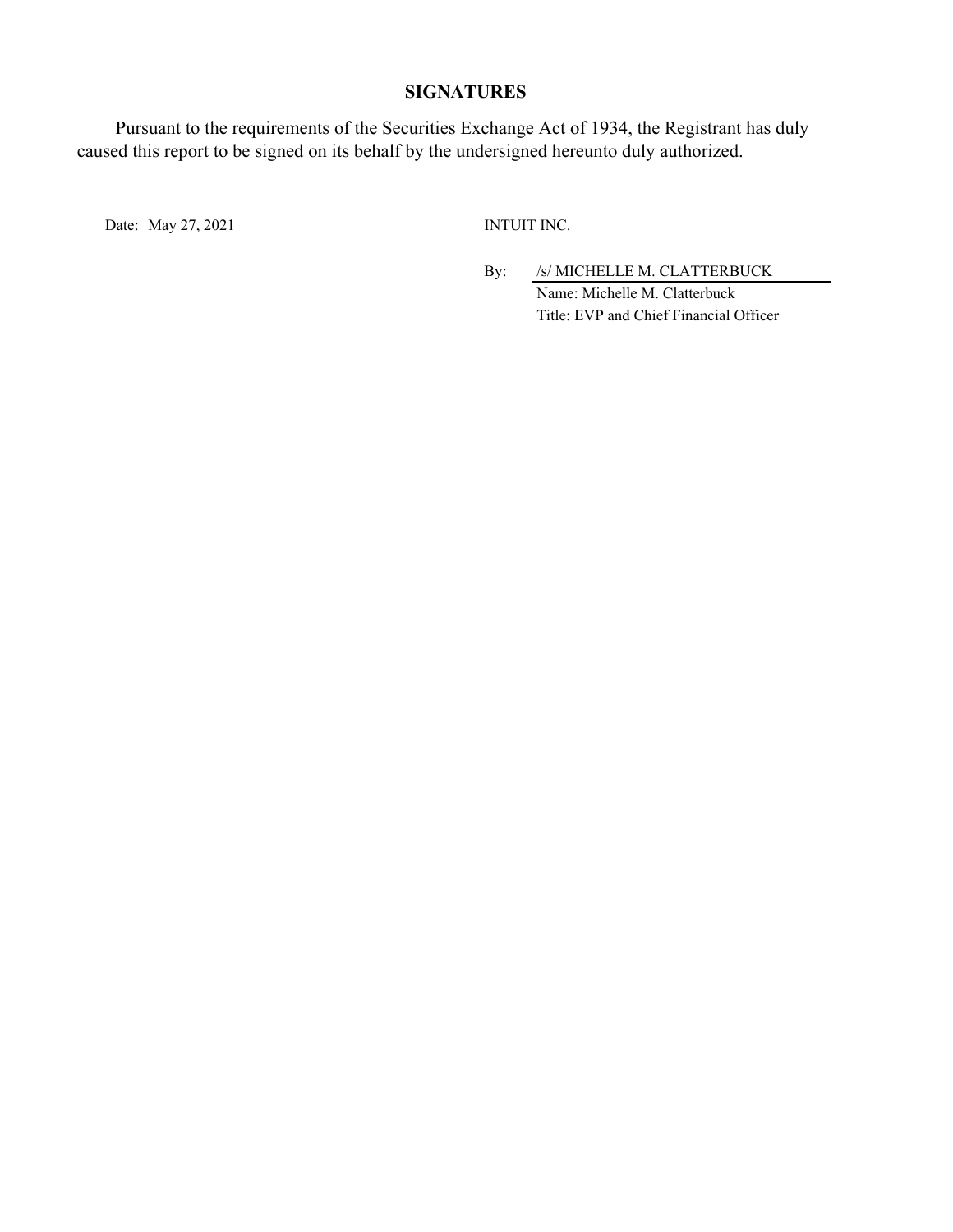# **Intuit Inc. Conflict Minerals Report For The Year Ended December 31, 2020**

#### <span id="page-3-0"></span>**Conflict Minerals Rule**

This Conflict Minerals Report (the "CMR") of Intuit Inc. ("Intuit") for the year ended December 31, 2020 is presented to comply with Rule 13p-1 ("Rule 13p-1") under the Securities Exchange Act of 1934, as amended (the "Conflict Mineral Rules"). Rule 13p-1 imposes certain reporting obligations on U.S. Securities and Exchange Commission ("SEC") registrants that manufacture or contract to manufacture products containing certain minerals which are necessary to the functionality or production of those products. These minerals are cassiterite, columbite-tantalite (coltan), gold, wolframite, and their derivatives, which are limited to tin, tantalum and tungsten ("3TG" or "Conflict Minerals"). Rule 13p-1 focuses on 3TG originating from the Democratic Republic of Congo ("DRC") and nine adjoining countries (together, the "Covered Countries"). If, based on a Reasonable Country of Origin Inquiry ("RCOI"), a registrant has reason to believe that any of the necessary Conflict Minerals contained in its products may have originated in the Covered Countries and may not be from recycled or scrap sources, then the registrant must exercise due diligence on such Conflict Minerals' source and chain of custody.

#### **Company Overview**

Intuit helps consumers, small businesses and the self-employed prosper by delivering financial management and compliance products and services. Our flagship brands, QuickBooks, TurboTax and Mint, help customers run their small businesses, pay employees and bills, separate business and personal expenses, track their money, and file income taxes ("Core Products"). Intuit's Core Products account for majority of our total annual revenue. These offerings include software products distributed through downloading, cloud-based services and CDs. In addition to these core software offerings, Intuit also contracts to manufacture a bluetooth card reader that connects to smart phones and tablets and allows merchants to process credit card payments (the "Intuit Payment Devices").

#### **Conflict Minerals Rule Applicability**

Intuit has reviewed the products it manufactures or contracts to manufacture and has confirmed that none of its Core Products described above contain Conflict Minerals. For the 2020 reporting period, the Intuit

1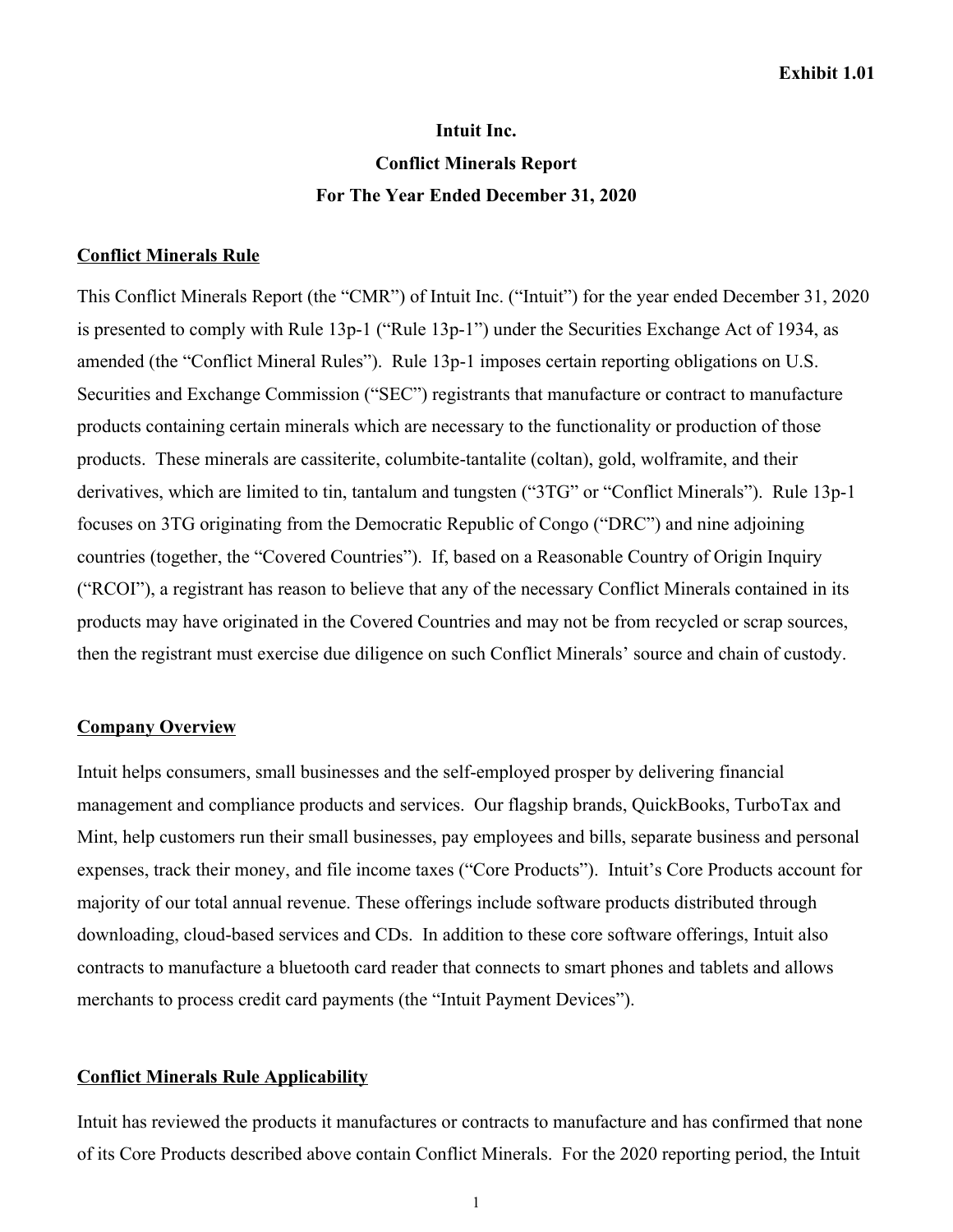Payment Devices are the only products that Intuit contracted to manufacture which contain Conflict Minerals that are necessary to their functionality or production. This CMR relates to the due diligence process undertaken for the Intuit Payment Devices.

Intuit contracts to manufacture the Intuit Payment Devices with one direct supplier (the "Tier One Supplier"). Intuit does not directly purchase raw minerals, including 3TG, and is many steps removed from the mines, smelters and refiners that supply the conflict minerals contained in the Intuit Payment Devices.

Statements in this CMR are based on our due diligence activities performed in good faith for the calendar year 2020. Factors that could affect the accuracy of the statements in this CMR include but are not limited to, incomplete supplier or smelter data available through suppliers or smelters, on-going certification of smelters, continued guidance or amendments to the Conflict Minerals Rules and other factors.

## **Reasonable Country of Origin Inquiry**

Intuit conducted an RCOI to determine whether any of the necessary Conflict Minerals in the Intuit Payment Devices originated in the Covered Countries, or were Conflict Minerals from recycled or scrap sources by surveying our supply base for the Intuit Payment Devices. Based on its RCOI, Intuit was unable to determine that such Conflict Minerals did not originate in the Covered Countries or came from recycled or scrap sources, and, accordingly, we conducted due diligence on the source and chain of custody of such Conflict Minerals, as discussed below.

## **Due Diligence Program**

Intuit's due diligence program was designed to conform, in all material respects, to the five-step framework laid out in the Organization for Economic Co-operation and Development ("OECD") Due Diligence Guidance for Responsible Supply Chains of Minerals from Conflict-Affected and High-Risk Areas, Third Edition and related Supplements on Tin, Tantalum and Tungsten and on Gold (collectively, the "OECD Guidance"). Below is a summary of the design of our due diligence program as it relates to the five-step framework under the OECD Guidance.

# *Step 1: Establish Strong Company Management Systems*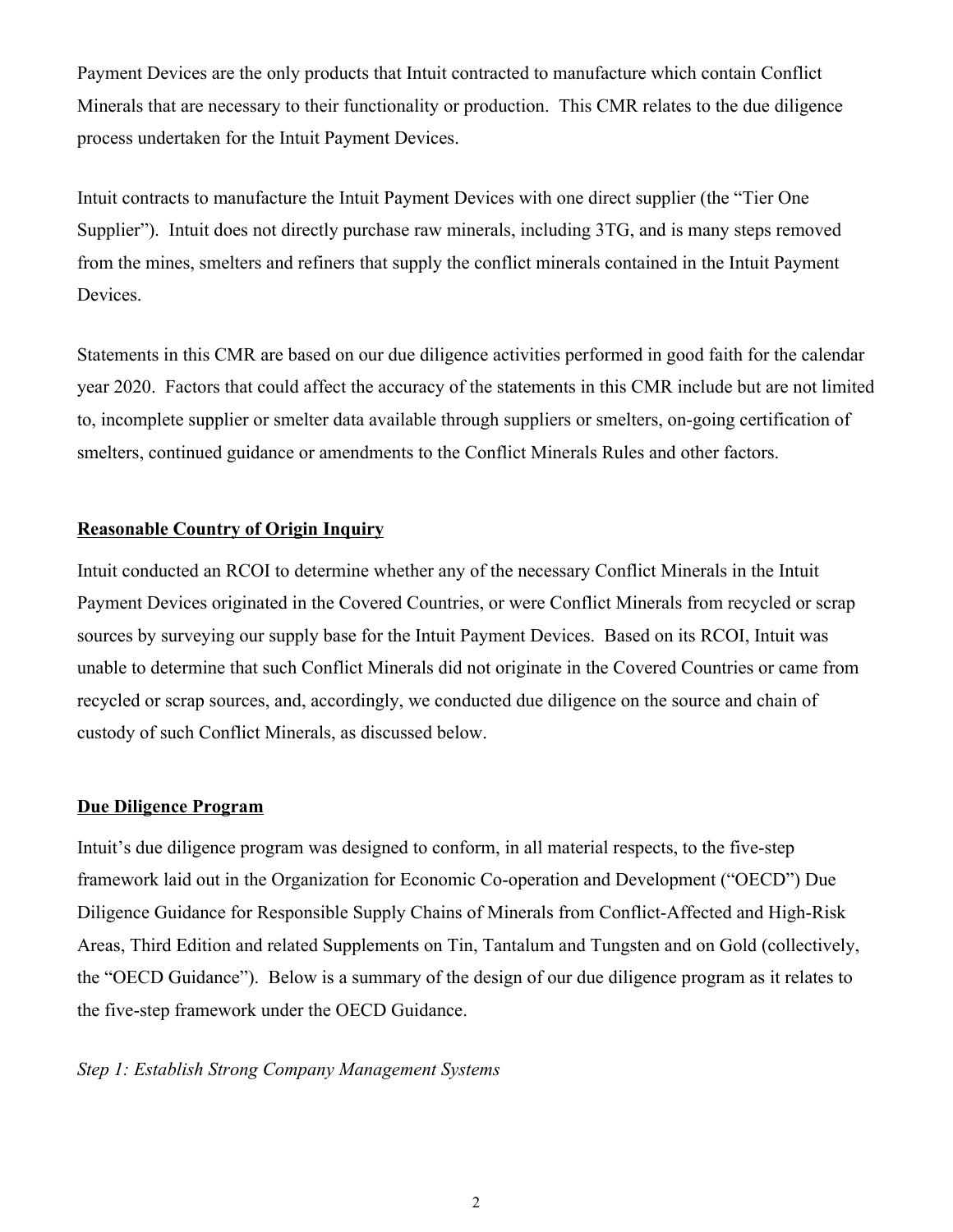Intuit has established strong company management systems relating to conflict minerals. In January 2013, we formed a dedicated working group comprised of subject matter experts within the Supply Chain organization and Legal teams, and this working group has met regularly since its formation. The working group reports regularly on progress to a disclosure committee of senior executives, including the Chief Financial Officer, Chief Accounting Officer and General Counsel, and also updates the Audit and Risk Committee of the Board of Directors. Management has also developed a Conflict Minerals Policy that is posted at *https://www.intuit.com/company/supplier-programs/policies/conflict-mineral-policy/* to clearly communicate Intuit's commitment to developing and maintaining a conflict free mineral supply chain to its suppliers and the public.

In addition, in order to improve on the quality of information provided by its supply chain, Intuit has amended its agreements with its suppliers to strengthen the contractual requirements to source from certified conflict-free sources wherever possible. Intuit requires the inclusion of similar provisions in its agreements with new suppliers.

Finally, we maintain a company-level grievance mechanism, as described in our Code of Conduct & Ethics, that enables employees to report concerns, including any concerns regarding Intuit's Conflict Minerals supply chain. Intuit also maintains an integrity hotline that third parties can use to report on financial and ethical issues, including issues concerning our Conflict Minerals supply chain. The number for this hotline is 1-877-379-3939.

#### *Step 2: Identify and Assess Risk in the Supply Chain*

Intuit relies on the Tier One Supplier to provide information regarding the 3TG contained in our products, and the Tier One Supplier is similarly reliant upon information provided by its suppliers. In this process, Intuit used the due diligence tools developed by the Responsible Minerals Initiative ("RMI"), including the RMI's Conflict Minerals Reporting Template (the "Template"), which is designed to identify the smelters that process the Conflict Minerals in a company's supply chain.

Intuit reviewed the Templates provided by the Tier One Supplier for completeness, accuracy and consistency. Intuit compared the identified smelters against the RMI's standard smelter list and the list of compliant smelters published by the Responsible Minerals Assurance Process ("RMAP").

We are a member of the Responsible Business Alliance ("RBA") and the RMI working groups. As a member of the RMI, a leading industry program that helps its members to manage risk by improving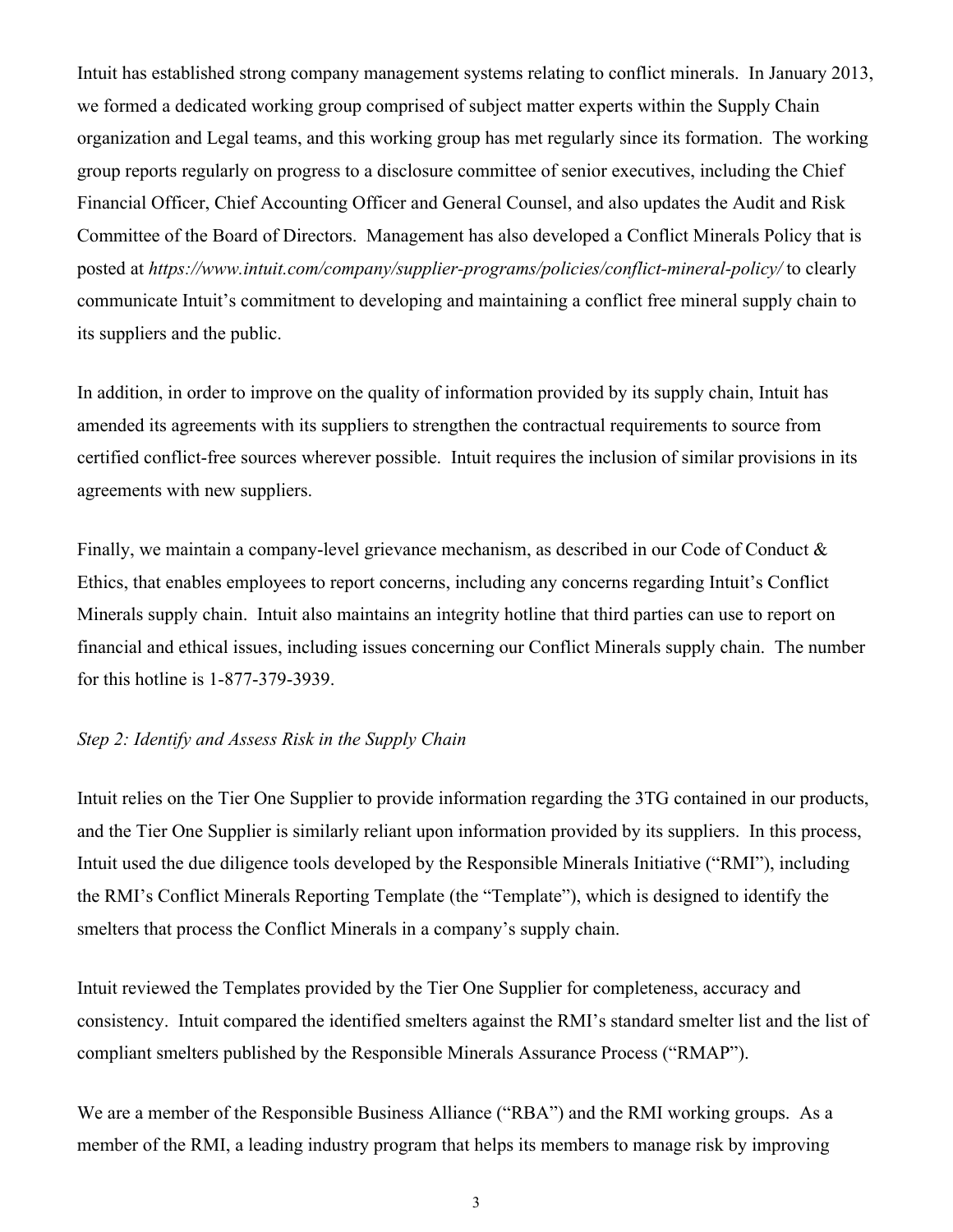supply chain transparency with respect to Conflict Minerals, Intuit has access to RMI RCOI data that aids us in determining the mine or location of origin of the Conflict Minerals in our supply chain.

# *Step 3: Design and Implement a Strategy to Respond to Identified Risks*

Intuit's strategy to respond to the identified risks in its supply chain focuses on implementing requirements that its Tier One Supplier source the components in the Intuit Payment Devices from smelters certified under RMAP wherever possible. In this regard, where Template responses indicate that suppliers are not using sources that have been certified as conformant to an independent third-party audit program such as RMAP, we engaged with the Tier One Supplier and/or Original Equipment Manufacturer ("OEM") to encourage them to establish an alternative source of Conflict Minerals. Intuit holds regular meetings with its Tier One Supplier to discuss and assess whether all of the suppliers in the supply chain are diligently working to get the Template completed in an accurate and timely manner. We also update our Audit and Risk Committee at least annually on our conflict minerals reporting.

## *Step 4: Support Independent Third-Party Audit of Supply Chain Due Diligence*

Intuit does not have direct relationships with smelters and is many steps removed from the mines, smelters and refiners. We do not perform direct audits of these entities' supply chains for 3TGs. However, Intuit supports the development of, and smelters' participation in, independent third party audits of smelters' sourcing practices, such as the RMAP.

#### *Step 5: Report on Supply Chain Diligence*

Intuit is committed to full and transparent disclosure of its efforts to facilitate the responsible sourcing of minerals for its products. This CMR is available on Intuit's website at *https://www.intuit.com/company/ supplier-programs/policies/conflict-mineral-policy/*.

#### **Results of Due Diligence**

For the 2020 reporting period, we had reason to believe that the Conflict Minerals contained in the Intuit Payment Devices may have originated from the Covered Countries and may not have come from recycled or scrap sources. Intuit exercised vigilant due diligence as described above on the source and chain of custody of these necessary Conflict Minerals.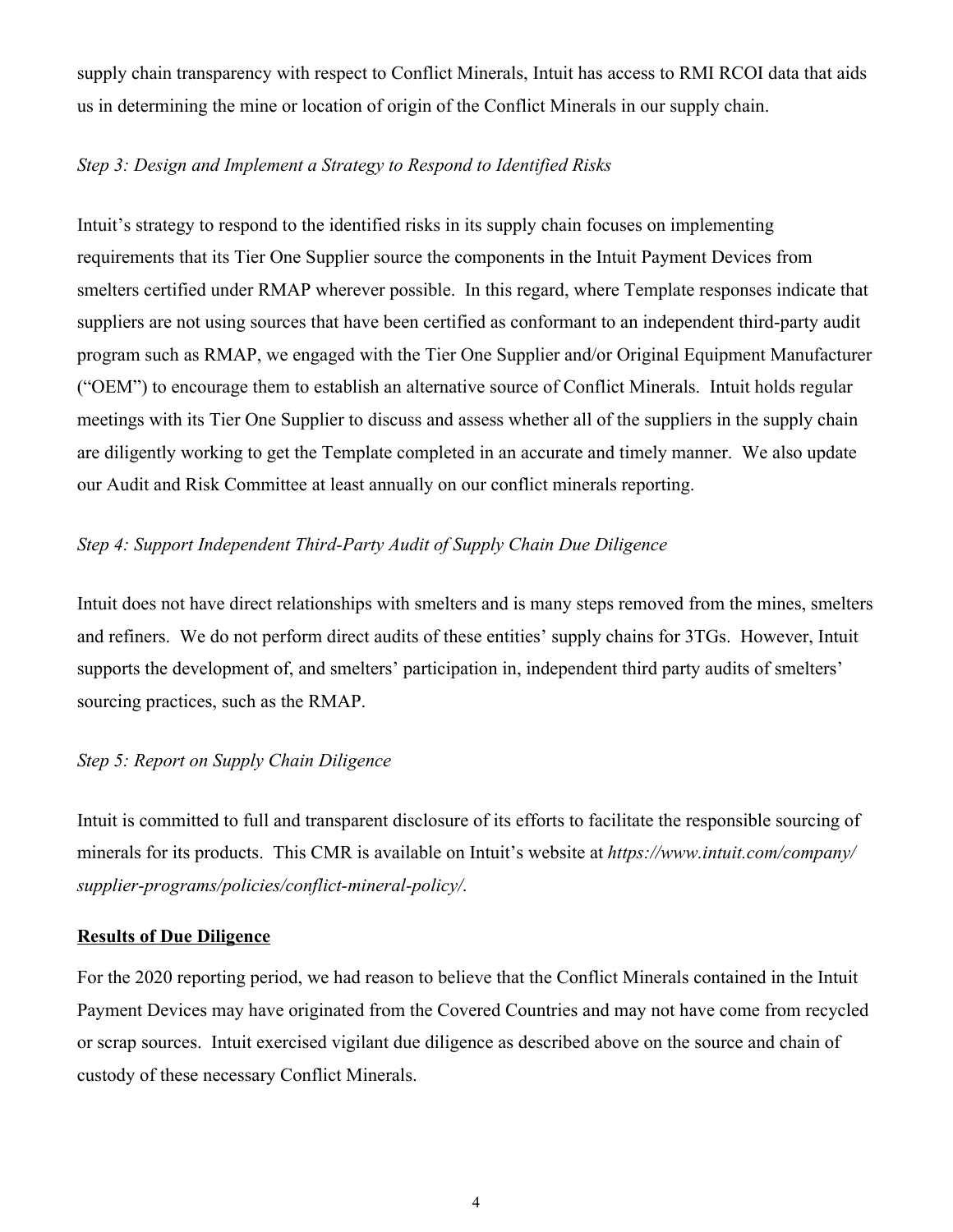Intuit's efforts to determine the mine or location of origin of the Conflict Minerals in the Intuit Payment Devices with the greatest possible specificity consisted of the due diligence measures described in this CMR, including our efforts to seek information from our suppliers using the Template. Based on responses we received from our Tier One Supplier, 134 smelters were identified in Intuit's supply chain. All of the identified smelters have been audited by the RMAP.

The table below illustrates our results by providing, for each relevant metal, the number and percentage of identified 3TG smelters that were RMAP-conformant during the 2020 reporting period.

| <b>Conflict Minerals</b> | <b>Total Smelters in</b><br><b>Supply Chain</b> | <b>Total RMAP -</b><br><b>Compliant Smelters</b> | $% of RMAP-$<br><b>Compliant Smelters</b> |
|--------------------------|-------------------------------------------------|--------------------------------------------------|-------------------------------------------|
| Gold                     | 62                                              | 62                                               | 100                                       |
| Tantalum                 | 26                                              | 26                                               | 100                                       |
| Tin                      | 25                                              | 25                                               | 100                                       |
| Tungsten                 | 21                                              | 21                                               | 100                                       |
| <b>Grand</b> total       | 134                                             | 134                                              | 100                                       |

The percentage of Intuit's RMAP-conformant smelters reflects our commitment to the Conflict Minerals Rules. For the 2019 reporting period, we disclosed in our CMR that 99% of the identified smelters were RMAP-conformant. This is because one gold smelter shut down during 2019 and therefore was not classified as conformant. The percentage of RMAP-conformant smelters was 100% in the 2020 reporting period. This is reflected in the table above.

Intuit cannot be certain that the list of 134 smelters is comprehensive and that there are no other smelters that contribute to the components in the Intuit Payment Devices. Consequently, we are unable to determine that the Conflict Minerals utilized in the Intuit Payment Devices did not originate in the Covered Countries or directly or indirectly benefit armed groups.

Although Intuit requested information from the suppliers at a product level, almost all supplier responses provided information at a company or division level, but not at a product level, and, therefore, the information provided was not necessarily limited to smelters confirmed to be in Intuit's supply chain. As a result, Intuit is unable to validate whether the facilities identified by the OEMs, which are listed in Annex A below, in fact contributed Conflict Minerals to Intuit Payment Devices. Annex B below includes an aggregated list of the countries of origin from which the facilities listed in Annex A are believed to source Conflict Minerals, based on information provided by suppliers and the RMI, of which Intuit is a member.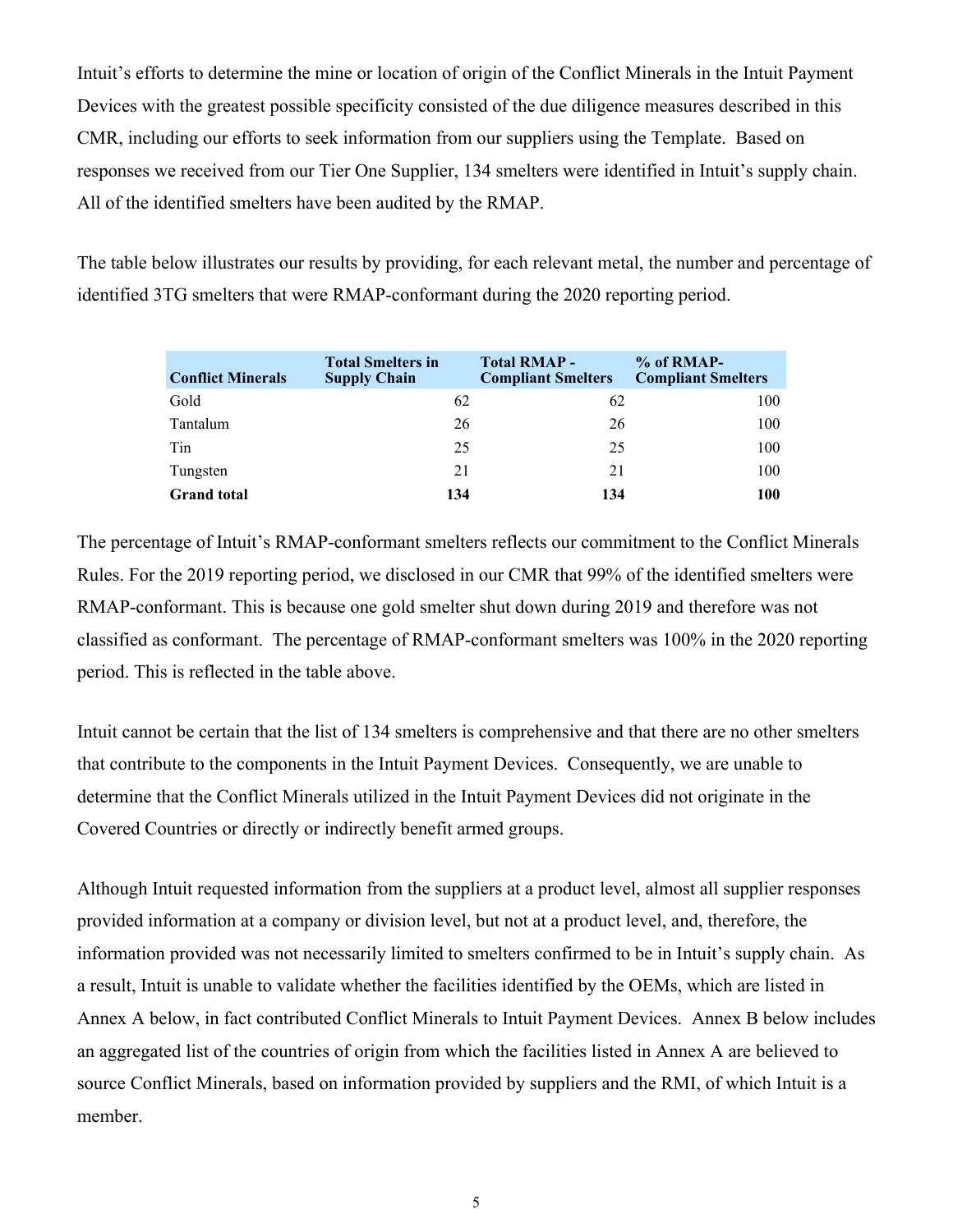## **Additional Mitigation Efforts**

Intuit is committed to responsible sourcing and has been dedicated to ensuring that any Conflict Minerals contained in its products do not finance armed groups. Towards this end, Intuit has made notable progress in ensuring that Conflict Minerals are responsibly sourced from smelters that are conformant with RMAP.

Intuit is also a member of the RBA and has developed procedures consistent with the RBA recommendations for responsible sourcing of Conflict Minerals, as set forth in the OECD Guidance. Intuit also attends the bi-weekly RBA Conflict Minerals Due Diligence Calls chaired by the RBA and has implemented the best practices that are relevant to its supply chain that have been developed by the RMI. As an active member of the RBA, Intuit will continue to monitor and implement relevant best practices recommendations from the RBA as well as Conflict Minerals trends that impact Intuit's business.

## Further, Intuit:

- while on-boarding our Tier One Supplier, included a provision in the supplier contract to ensure that it is committed to responsible sourcing of Conflict Minerals;
- conducts benchmarking sessions with manufacturers and other technology companies in Silicon Valley;
- sets up webinars with its suppliers to address concerns and questions; and
- continues to work with suppliers to see that they have robust due diligence practices.

We also continue to work with our Tier One Supplier and the RBA to ensure that our Tier One Supplier continues to make all reasonable efforts to work with OEMs to source from smelters that are compliant with the RMAP.

Finally, while we are pleased with our progress in developing a conflict-free supply chain of Conflict Minerals in our existing products, we may continue to introduce new products, including devices which may contain certain Conflict Minerals necessary to their functionality or production. To that extent, we will continue to take all reasonable efforts to source such Conflict Minerals from smelters that are compliant with the RMAP.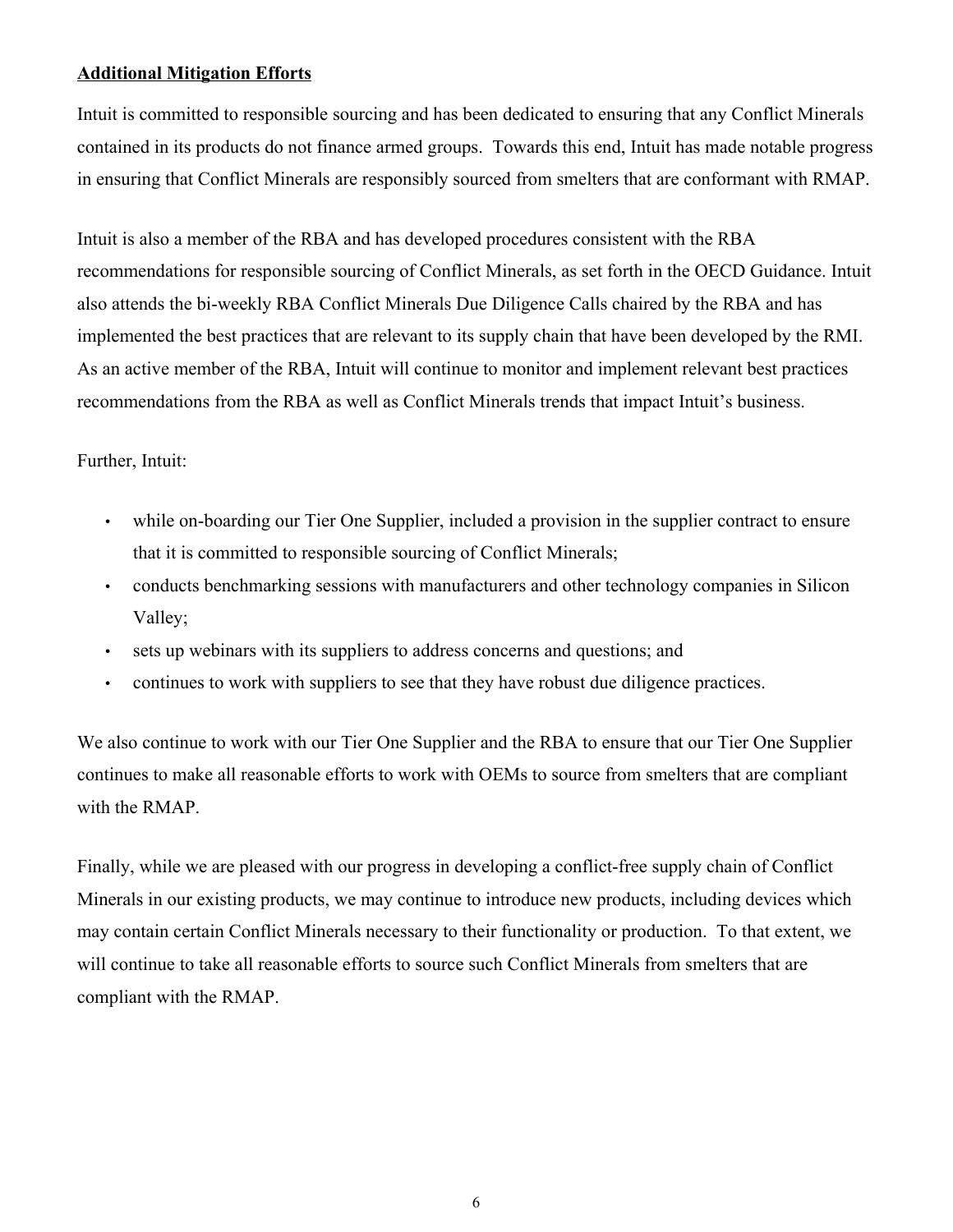# **ANNEX A**

# **2020 Facility List**

The following is a list of the facilities that the suppliers we surveyed reported as being in their supply chains.

| <b>Mineral</b> | <b>Smelter Name</b>                           | Country                                 |
|----------------|-----------------------------------------------|-----------------------------------------|
| Tungsten       | A.L.M.T. Corp.                                | <b>JAPAN</b>                            |
| Tungsten       | Chenzhou Diamond Tungsten Products Co., Ltd.  | <b>CHINA</b>                            |
| Tungsten       | Chongyi Zhangyuan Tungsten Co., Ltd.          | <b>CHINA</b>                            |
| Tungsten       | Fujian Jinxin Tungsten Co., Ltd.              | <b>CHINA</b>                            |
| Tungsten       | Global Tungsten & Powders Corp.               | UNITED STATES OF AMERICA                |
| Tungsten       | Ganzhou Jiangwu Ferrotungsten Co., Ltd.       | <b>CHINA</b>                            |
| Tungsten       | Guangdong Xianglu Tungsten Co., Ltd.          | <b>CHINA</b>                            |
| Tungsten       | Ganzhou Huaxing Tungsten Products Co., Ltd.   | <b>CHINA</b>                            |
| Tungsten       | H.C. Starck Tungsten GmbH                     | <b>GERMANY</b>                          |
| Tungsten       | H.C. Starck Smelting GmbH & Co. KG            | <b>GERMANY</b>                          |
| Tungsten       | Hunan Chenzhou Mining Co., Ltd.               | <b>CHINA</b>                            |
| Tungsten       | Hydrometallurg, JSC                           | RUSSIAN FEDERATION                      |
| Tungsten       | Japan New Metals Co., Ltd.                    | <b>JAPAN</b>                            |
| Tungsten       | Jiangxi Xinsheng Tungsten Industry Co., Ltd.  | <b>CHINA</b>                            |
| Tungsten       | Kennametal Huntsville                         | UNITED STATES OF AMERICA                |
| Tungsten       | Kennametal Fallon                             | UNITED STATES OF AMERICA                |
| Tungsten       | Masan Tungsten Chemical LLC (MTC)             | <b>VIET NAM</b>                         |
| Tungsten       | Tejing (Vietnam) Tungsten Co., Ltd.           | <b>VIET NAM</b>                         |
| Tungsten       | Wolfram Bergbau und Hutten AG                 | <b>AUSTRIA</b>                          |
| Tungsten       | Xiamen Tungsten Co., Ltd.                     | <b>CHINA</b>                            |
| Tungsten       | Xiamen Tungsten (H.C.) Co., Ltd.              | <b>CHINA</b>                            |
| Tin            | Alpha                                         | UNITED STATES OF AMERICA                |
| Tin            | China Tin Group Co., Ltd.                     | <b>CHINA</b>                            |
| Tin            | Yunnan Chengfeng Non-ferrous Metals Co., Ltd. | <b>CHINA</b>                            |
| Tin            | Yunnan Tin Company Limited                    | <b>CHINA</b>                            |
| Tin            | Dowa                                          | <b>JAPAN</b>                            |
| Tin            | <b>EM Vinto</b>                               | <b>BOLIVIA (PLURINATIONAL STATE OF)</b> |
| Tin            | Fenix Metals                                  | <b>POLAND</b>                           |
| Tin            | Gejiu Kai Meng Industry and Trade LLC         | <b>CHINA</b>                            |
| Tin            | Gejiu Non-Ferrous Metal Processing Co., Ltd.  | <b>CHINA</b>                            |
| Tin            | Huichang Jinshunda Tin Co., Ltd.              | <b>CHINA</b>                            |
| Tin            | Magnu's Minerais Metais e Ligas Ltda.         | <b>BRAZIL</b>                           |
| Tin            | Malaysia Smelting Corporation (MSC)           | <b>MALAYSIA</b>                         |
| Tin            | Melt Metais e Ligas S.A.                      | <b>BRAZIL</b>                           |
| Tin            | Mineracao Taboca S.A.                         | <b>BRAZIL</b>                           |
| Tin            | PT ATD Makmur Mandiri Jaya                    | <b>INDONESIA</b>                        |
| Tin            | PT Mitra Stania Prima                         | <b>INDONESIA</b>                        |
| Tin            | PT Refined Bangka Tin                         | <b>INDONESIA</b>                        |
| Tin            | PT Timah Tbk Kundur                           | <b>INDONESIA</b>                        |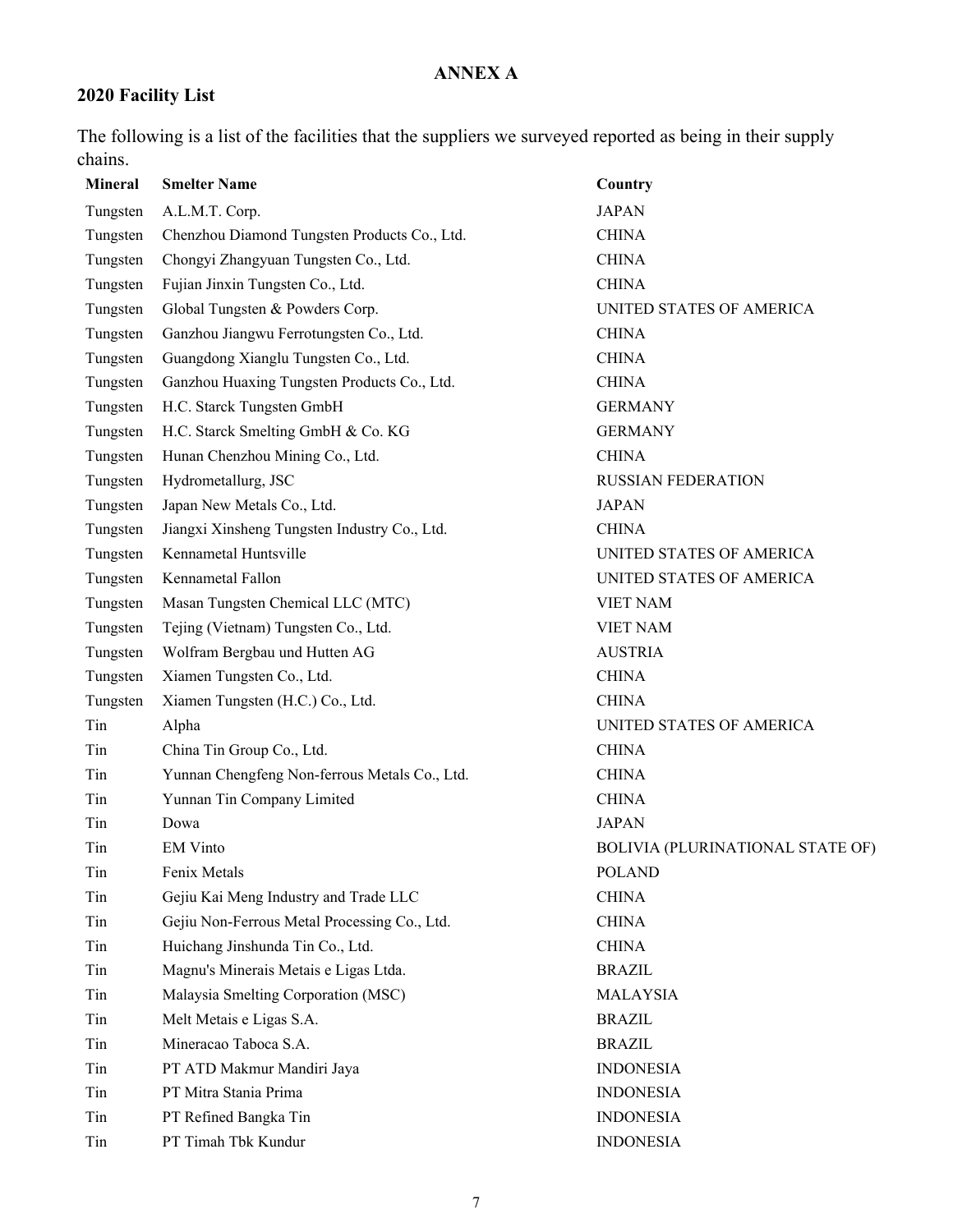| Tin      | PT Timah Tbk Mentok                                           | <b>INDONESIA</b>    |
|----------|---------------------------------------------------------------|---------------------|
| Tin      | Rui Da Hung                                                   | TAIWAN, PROV        |
| Tin      | Soft Metais Ltda.                                             | <b>BRAZIL</b>       |
| Tin      | Thaisarco                                                     | <b>THAILAND</b>     |
| Tin      | White Solder Metalurgia e Mineracao Ltda.                     | <b>BRAZIL</b>       |
| Tin      | Yunnan Chengfeng Non-ferrous Metals Co., Ltd.                 | <b>CHINA</b>        |
| Tin      | Yunnan Tin Company Limited                                    | <b>CHINA</b>        |
| Tantalum | Changsha South Tantalum Niobium Co., Ltd.                     | <b>CHINA</b>        |
| Tantalum | Exotech Inc.                                                  | <b>UNITED STATE</b> |
| Tantalum | F&X Electro-Materials Ltd.                                    | <b>CHINA</b>        |
| Tantalum | Global Advanced Metals Boyertown                              | <b>UNITED STATE</b> |
| Tantalum | Global Advanced Metals Aizu                                   | <b>JAPAN</b>        |
| Tantalum | Guangdong Zhiyuan New Material Co., Ltd.                      | <b>CHINA</b>        |
| Tantalum | H.C. Starck Co., Ltd.                                         | <b>THAILAND</b>     |
| Tantalum | H.C. Starck Tantalum and Niobium GmbH                         | <b>GERMANY</b>      |
| Tantalum | H.C. Starck Hermsdorf GmbH                                    | <b>GERMANY</b>      |
| Tantalum | H.C. Starck Inc.                                              | <b>UNITED STATE</b> |
| Tantalum | H.C. Starck Smelting GmbH & Co. KG                            | <b>GERMANY</b>      |
| Tantalum | Hengyang King Xing Lifeng New Materials Co., Ltd.             | <b>CHINA</b>        |
| Tantalum | JiuJiang JinXin Nonferrous Metals Co., Ltd.                   | <b>CHINA</b>        |
| Tantalum | Jiujiang Tanbre Co., Ltd.                                     | <b>CHINA</b>        |
| Tantalum | <b>KEMET Blue Metals</b>                                      | <b>MEXICO</b>       |
| Tantalum | LSM Brasil S.A.                                               | <b>BRAZIL</b>       |
| Tantalum | Mineracao Taboca S.A.                                         | <b>BRAZIL</b>       |
| Tantalum | Mitsui Mining and Smelting Co., Ltd.                          | <b>JAPAN</b>        |
| Tantalum | Metallurgical Products India Pvt., Ltd.                       | <b>INDIA</b>        |
| Tantalum | NPM Silmet AS                                                 | <b>ESTONIA</b>      |
| Tantalum | Ningxia Orient Tantalum Industry Co., Ltd.                    | <b>CHINA</b>        |
| Tantalum | <b>OuantumClean</b>                                           | <b>UNITED STATE</b> |
| Tantalum | Yanling Jincheng Tantalum & Niobium Co., Ltd.                 | <b>CHINA</b>        |
| Tantalum | Solikamsk Magnesium Works OAO                                 | <b>RUSSIAN FEDE</b> |
| Tantalum | Taki Chemical Co., Ltd.                                       | <b>JAPAN</b>        |
| Tantalum | <b>Telex Metals</b>                                           | <b>UNITED STATE</b> |
| Gold     | Aida Chemical Industries Co., Ltd.                            | <b>JAPAN</b>        |
| Gold     | Allgemeine Gold-und Silberscheideanstalt A.G.                 | <b>GERMANY</b>      |
| Gold     | AngloGold Ashanti Corrego do Sitio Mineracao                  | <b>BRAZIL</b>       |
| Gold     | Argor-Heraeus S.A.                                            | <b>SWITZERLAND</b>  |
| Gold     | Asahi Pretec Corp.                                            | <b>JAPAN</b>        |
| Gold     | Asahi Refining Canada Ltd.                                    | <b>CANADA</b>       |
| Gold     | Asahi Refining USA Inc.                                       | <b>UNITED STATE</b> |
| Gold     | Asaka Riken Co., Ltd.                                         | <b>JAPAN</b>        |
| Gold     | Aurubis AG                                                    | <b>GERMANY</b>      |
| Gold     | Bangko Sentral ng Pilipinas (Central Bank of the Philippines) | <b>PHILIPPINES</b>  |

**I**, PROVINCE OF CHINA STATES OF AMERICA STATES OF AMERICA STATES OF AMERICA STATES OF AMERICA N FEDERATION STATES OF AMERICA STATES OF AMERICA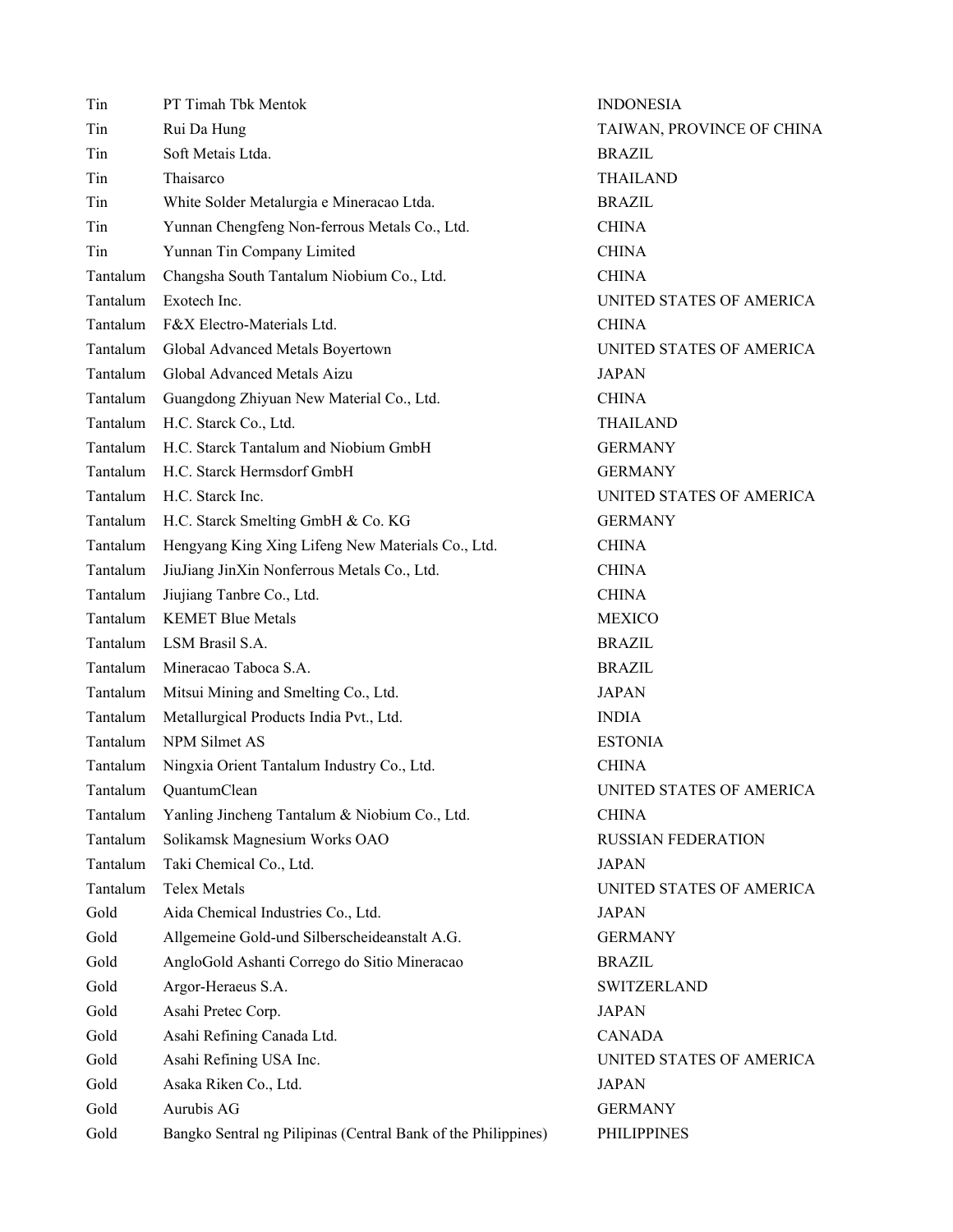| Gold | CCR Refinery - Glencore Canada Corporation                                     | <b>CANADA</b>     |
|------|--------------------------------------------------------------------------------|-------------------|
| Gold | Cendres + Metaux S.A.                                                          | <b>SWITZERLA</b>  |
| Gold | Chimet S.p.A.                                                                  | <b>ITALY</b>      |
| Gold | DSC (Do Sung Corporation)                                                      | KOREA, REF        |
| Gold | DODUCO Contacts and Refining GmbH                                              | <b>GERMANY</b>    |
| Gold | Dowa                                                                           | <b>JAPAN</b>      |
| Gold | Eco-System Recycling Co., Ltd. East Plant                                      | <b>JAPAN</b>      |
| Gold | Heraeus Metals Hong Kong Ltd.                                                  | <b>CHINA</b>      |
| Gold | Heraeus Precious Metals GmbH & Co. KG                                          | <b>GERMANY</b>    |
| Gold | Inner Mongolia Qiankun Gold and Silver Refinery Share Co., Ltd.                | <b>CHINA</b>      |
| Gold | Ishifuku Metal Industry Co., Ltd.                                              | <b>JAPAN</b>      |
| Gold | Istanbul Gold Refinery                                                         | <b>TURKEY</b>     |
| Gold | Japan Mint                                                                     | <b>JAPAN</b>      |
| Gold | Jiangxi Copper Co., Ltd.                                                       | <b>CHINA</b>      |
| Gold | <b>JSC</b> Uralelectromed                                                      | <b>RUSSIAN FE</b> |
| Gold | JX Nippon Mining & Metals Co., Ltd.                                            | <b>JAPAN</b>      |
| Gold | Kazzinc                                                                        | <b>KAZAKHST</b>   |
| Gold | Kennecott Utah Copper LLC                                                      | <b>UNITED STA</b> |
| Gold | Kojima Chemicals Co., Ltd.                                                     | <b>JAPAN</b>      |
| Gold | Matsuda Sangyo Co., Ltd.                                                       | <b>JAPAN</b>      |
| Gold | Metalor Technologies (Hong Kong) Ltd.                                          | <b>CHINA</b>      |
| Gold | Metalor Technologies (Singapore) Pte., Ltd.                                    | <b>SINGAPORE</b>  |
| Gold | Metalor Technologies S.A.                                                      | <b>SWITZERLA</b>  |
| Gold | Metalor USA Refining Corporation                                               | <b>UNITED STA</b> |
| Gold | Metalurgica Met-Mex Penoles S.A. De C.V.                                       | MEXICO            |
| Gold | Mitsubishi Materials Corporation                                               | <b>JAPAN</b>      |
| Gold | Moscow Special Alloys Processing Plant                                         | <b>RUSSIAN FE</b> |
| Gold | Nadir Metal Rafineri San. Ve Tic. A.S.                                         | <b>TURKEY</b>     |
| Gold | Nihon Material Co., Ltd.                                                       | <b>JAPAN</b>      |
| Gold | Ohura Precious Metal Industry Co., Ltd.                                        | <b>JAPAN</b>      |
| Gold | OJSC "The Gulidov Krasnoyarsk Non-Ferrous Metals<br>Plant" (OJSC Krastsvetmet) | <b>RUSSIAN FE</b> |
| Gold | PAMP S.A.                                                                      | <b>SWITZERLA</b>  |
| Gold | PX Precinox S.A.                                                               | <b>SWITZERLA</b>  |
| Gold | Royal Canadian Mint                                                            | CANADA            |
| Gold | <b>Samduck Precious Metals</b>                                                 | KOREA, REF        |
| Gold | SEMPSA Joyeria Plateria S.A.                                                   | <b>SPAIN</b>      |
| Gold | Shandong Zhaojin Gold & Silver Refinery Co., Ltd.                              | <b>CHINA</b>      |
| Gold | SOE Shyolkovsky Factory of Secondary Precious Metals                           | <b>RUSSIAN FE</b> |
| Gold | Solar Applied Materials Technology Corp.                                       | TAIWAN, PR        |
| Gold | Sumitomo Metal Mining Co., Ltd.                                                | <b>JAPAN</b>      |
| Gold | Tanaka Kikinzoku Kogyo K.K.                                                    | <b>JAPAN</b>      |
| Gold | The Refinery of Shandong Gold Mining Co., Ltd.                                 | <b>CHINA</b>      |
| Gold | Umicore S.A. Business Unit Precious Metals Refining                            | <b>BELGIUM</b>    |
| Gold | Umicore Precious Metals Thailand                                               | <b>THAILAND</b>   |

**CZERLAND** EA, REPUBLIC OF **SIAN FEDERATION** AKHSTAN TED STATES OF AMERICA **GZERLAND** TED STATES OF AMERICA SIAN FEDERATION **SIAN FEDERATION TZERLAND** TZERLAND EA, REPUBLIC OF **GIAN FEDERATION** VAN, PROVINCE OF CHINA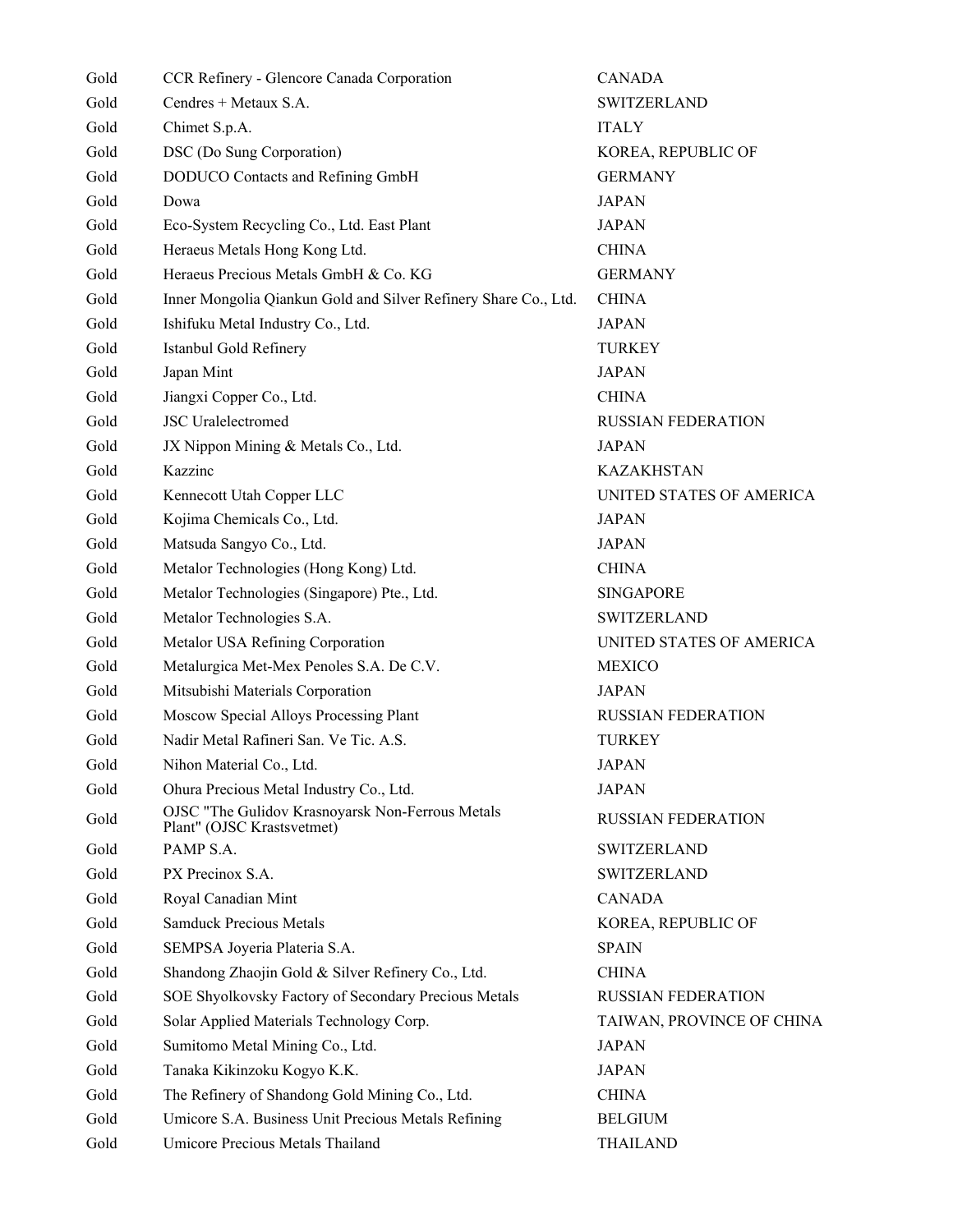| Gold | United Precious Metal Refining, Inc.                | UNITED STATES OF AMERICA |
|------|-----------------------------------------------------|--------------------------|
| Gold | Valcambi S.A.                                       | <b>SWITZERLAND</b>       |
| Gold | Western Australian Mint (T/a The Perth Mint)        | <b>AUSTRALIA</b>         |
| Gold | CCR Refinery - Glencore Canada Corporation          | <b>CANADA</b>            |
| Gold | Yamakin Co., Ltd.                                   | <b>JAPAN</b>             |
| Gold | Yokohama Metal Co., Ltd.                            | <b>JAPAN</b>             |
| Gold | Zhongyuan Gold Smelter of Zhongjin Gold Corporation | <b>CHINA</b>             |
| Gold | Gold Refinery of Zijin Mining Group Co., Ltd.       | <b>CHINA</b>             |
|      |                                                     |                          |